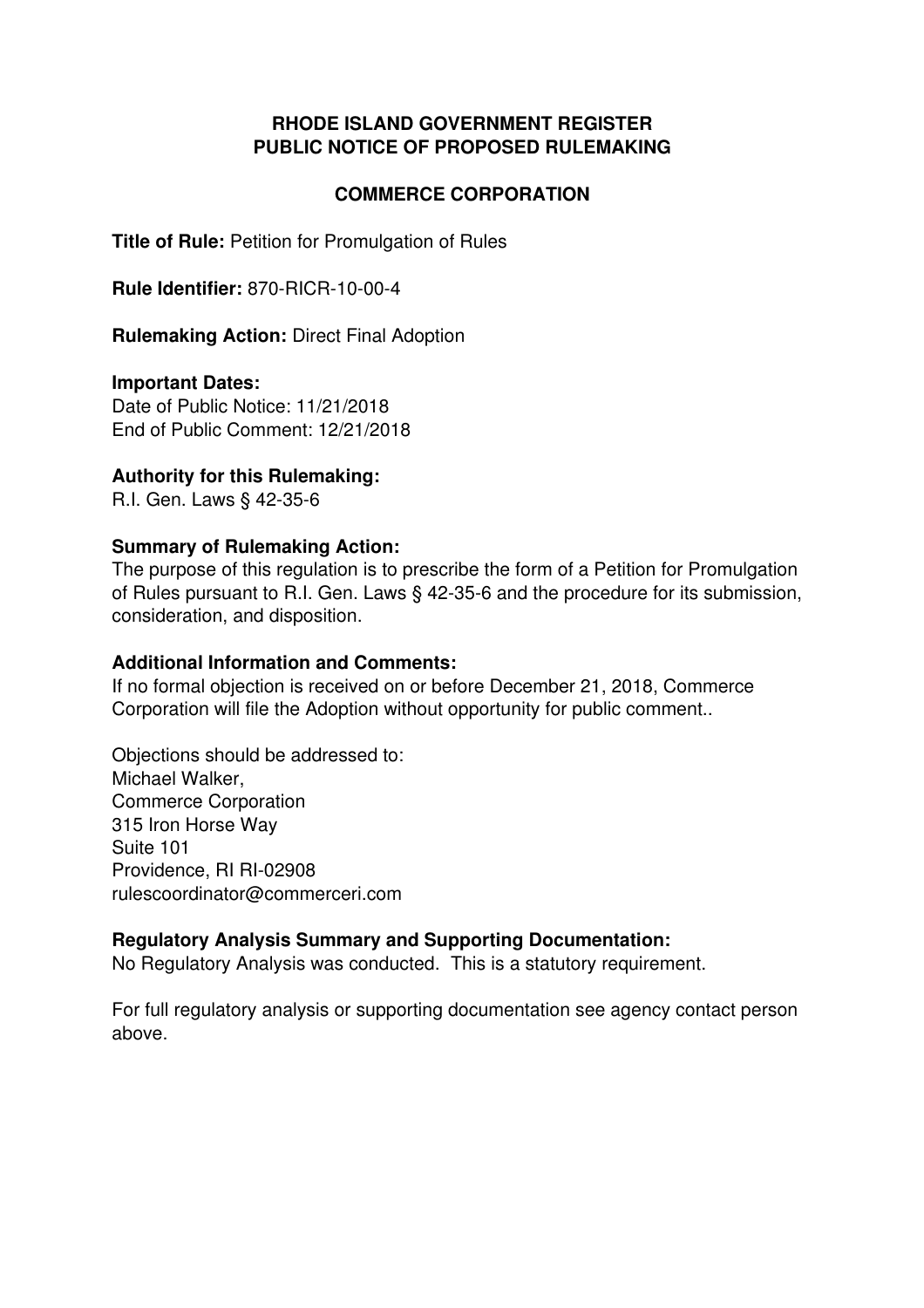## **870-RICR-10-00-4**

# **TITLE 870 – RHODE ISLAND COMMERCE CORPORATION**

### **CHAPTER 10 – GENERAL**

### **SUBCHAPTER 00 – N/A**

PART 4 – Petition for Promulgation of Rules

## **4.1 Purpose**

 The purpose of this regulation is to prescribe the form of a Petition for Promulgation of Rules pursuant to R.I. Gen. Laws § 42-35-6 and the procedure for its submission, consideration, and disposition.

## **4.2 Authority**

 This regulation is promulgated pursuant to the authority granted in R.I. Gen. Laws § 42-35-6.

## **4.3 Definitions**

- A. The following definitions shall apply to this regulation:
	- 1. "Corporation" means Rhode Island Commerce Corporation.
	- 2. "Petition" means a request for the Promulgation of a Rule.
	- 3. "Petitioner" means a person requesting the promulgation of a rule.
	- 4. "Promulgate," with respect to a Rule, means the process of writing a new Rule, or amending or repealing an existing Rule.
	- 5. "Rule" means the whole or a part of an agency statement of general applicability that implements, interprets, or prescribes law or policy or the organization, procedure, or practice requirements of an agency and has the force of law. The term includes the amendment or repeal of an existing rule. The term is used interchangeably with the term "regulation." The term does not include the exceptions listed in R.I. Gen. Laws § 42-35-1(19)(i)- (vi).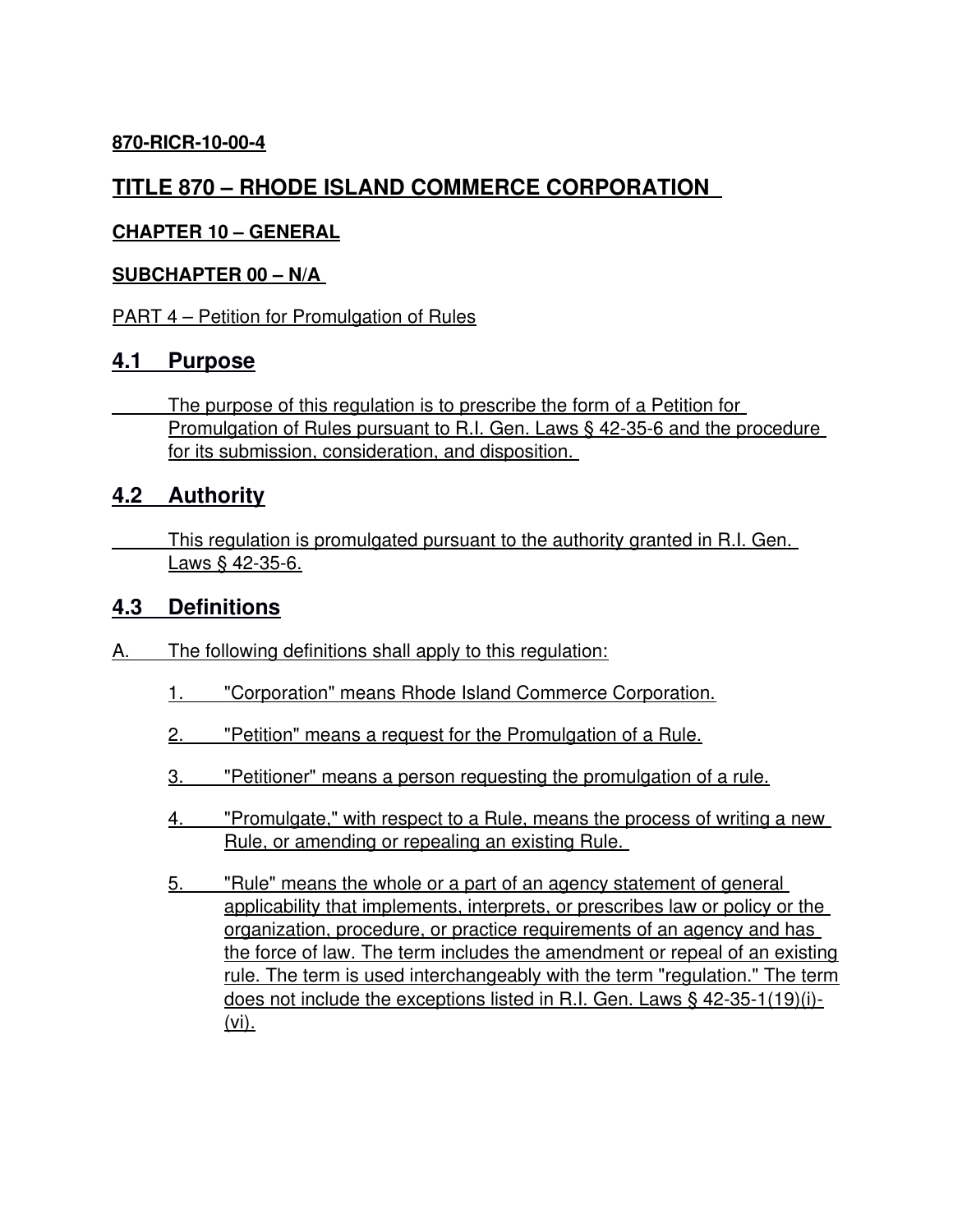# **4.4 Request for the Promulgation of a Rule**

- A. A request to Promulgate a Rule must be in writing and include the following information:
	- 1. The name and address of the Petitioner;
	- 2. A plain statement identifying the rule or proposed new Rule at issue;
	- 3. A detailed statement of all facts relied upon by the Petitioner;
	- 4. A plain statement requesting the Promulgation of a Rule, and further indicating whether Petitioner seeks a new Rule or the amendment or repeal of an existing Rule.
		- a. In the case of a request for the repeal of an existing Rule, the Petitioner shall identify the Rule by title and/or RICR citation.
		- b. In the case of a request for an amendment to an existing Rule, the Petitioner must identify with specificity any proposed additions, deletions, or other amendments. New proposed language must be clearly marked using underline formatting for proposed insertions, and strikethrough formatting for proposed deletions.
- B. A request for the Promulgation of a Rule must be submitted to: Rhode Island Commerce Corporation, Attn: Rules Coordinator, 315 Iron Horse Way, Suite 101, Providence, RI 02908, via mail, overnight carrier or in hand delivery to a representative of the Corporation at the foregoing address, with a copy sent via email to [rulescoordinator@commerceri.com](mailto:rulescoordinator@commerceri.com) .
- C. The date of the submission of a Petition for purposes of computation of time under this Part, shall be the date it is received by the Corporation via mail, overnight carrier or in hand delivery.
- D. Petitions that do not conform to the procedures in this section may be denied.

# **4.5 Consideration and Disposition of Request for the Promulgation of a Rule**

A. The Corporation shall promptly consider and respond to the request for the Promulgation of a Rule as provided in R.I. Gen. Laws § 42-35-6. Not later than thirty (30) days after the receipt of the Petition by the Corporation, the Corporation shall either initiate rulemaking; or deny the Petition and state its reason for the denial.